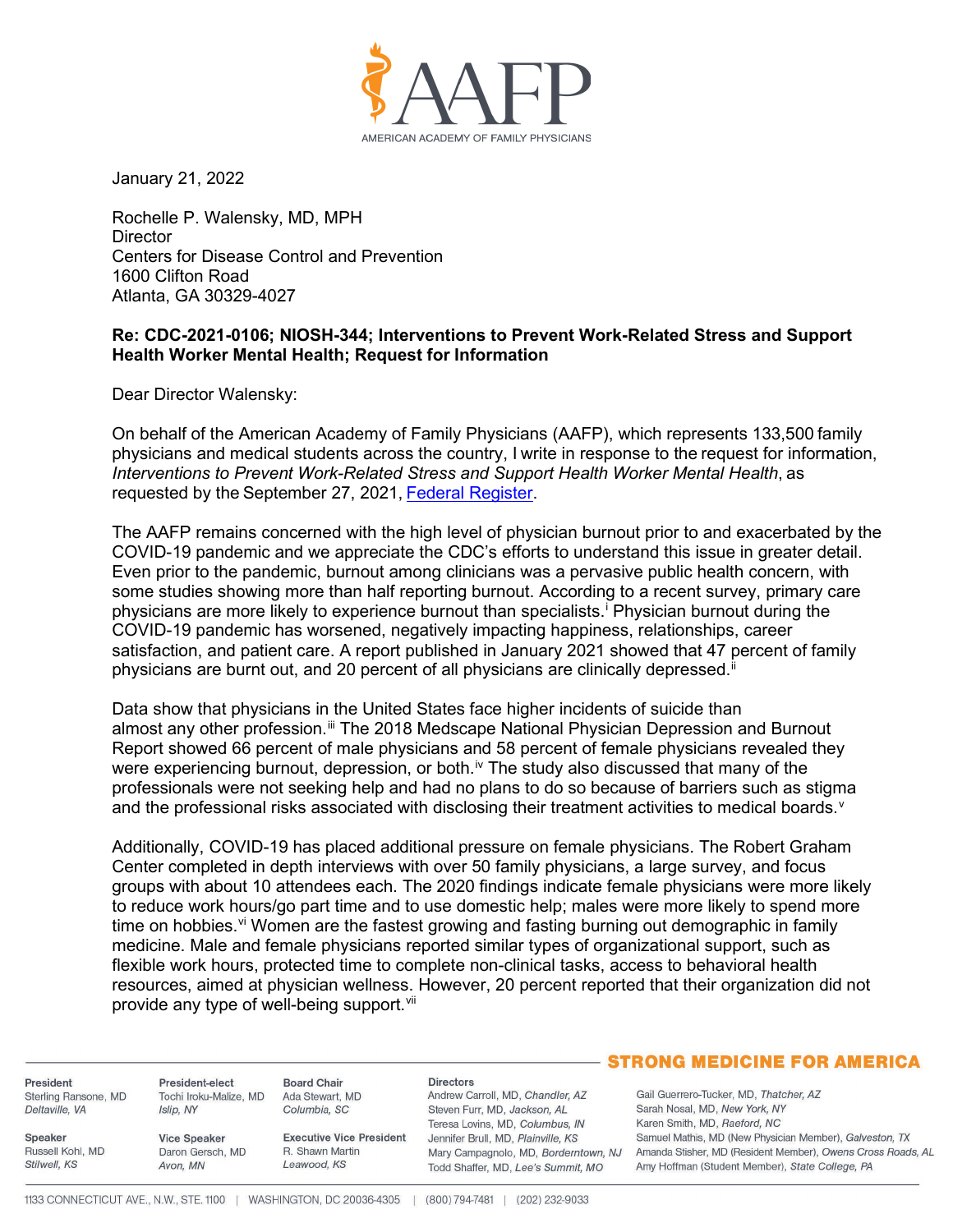Director Walensky January 21, 2022 Page **2** of **4**

Another study conducted by the Robert Graham Center found that individual-focused interventions, such as recommending physicians practice mindfulness or yoga, can cause more burden. **Targeted institutional and health care system level structural process and policy changes would be most effective in preventing and addressing burnout**. These include flexible work hours and paid leave, convenient access to mental health services, protected time to complete non-clinical tasks, and adequate staffing ratios, though additional research is needed to identify best practices. **As such, the AAFP recommends CDC continuously conduct research and develop evidence-based guidance to inform health systems, employers, and other stakeholders on how they can use institutional policy changes to prevent and mitigate stress and burnout in the health care workforce.** This research and resulting guidance should consider the disparate impact of workplace stress and burnout on health professionals who are women, Black, Indigenous, or other people of color, as well as those who identify as part of the LGBTQ+ community. The CDC should proactively share this research and guidance with other agencies, Congress, and the broader health care community, to help inform policymaking.

The AAFP has long highlighted the role that administrative burden plays in physician burnout. While the CDC may have limited opportunities to address physicians' administrative burden, we believe the agency should streamline requirements for participating in federal vaccination programs as an important step within their purview. The AAFP has heard from family physicians that current requirements for participating in the Vaccines for Children program and for administering COVID-19 vaccines in physician practices are overly burdensome. Primary care physicians are already overburdened with administrative tasks and we are concerned that these requirements could inhibit participation in vaccination programs and worsen burnout. **Given the CDC's role in administering these federal programs, the AAFP recommends the CDC streamline registration, reporting, and other administrative requirements for primary care physicians participating in the Vaccines for Children program and administering the COVID-19 vaccine in their practice. Additionally, we urge the CDC to partner with CMS to develop policies that reduce administrative burden and allow physicians to focus on patient care.**

The rampant spread of COVID misinformation has also contributed to clinician frustration and burnout. The costs triggered by misinformation and disinformation are staggering. A recent study by the Johns Hopkins Center for Health Security estimated that false or misleading information continues to inflict between \$50 million and \$300 million in total harm to our nation since May 2021, when COVID vaccines became widely available. Family physicians are key to combating misinformation, as trusted sources of information, for our patients and communities. In 2021, primary care physicians reported that their relationships with patients helped to combat misinformation and vaccine hesitancy.<sup>viiix</sup> However, these efforts are time intensive and typically undertaken in addition to a full clinical schedule, which may be worsening the strain on physicians.x **To lessen the burden on physicians and help bolster public trust in the medical community, we urge the CDC to increase efforts to combat misinformation.**

Finally, family physicians have reported relying on the CDC's public health guidance throughout the COVID-19 pandemic. The AAFP and our members greatly appreciate CDC's efforts to track and respond to COVID-19, provide evidence-based guidance to the public, and improve vaccine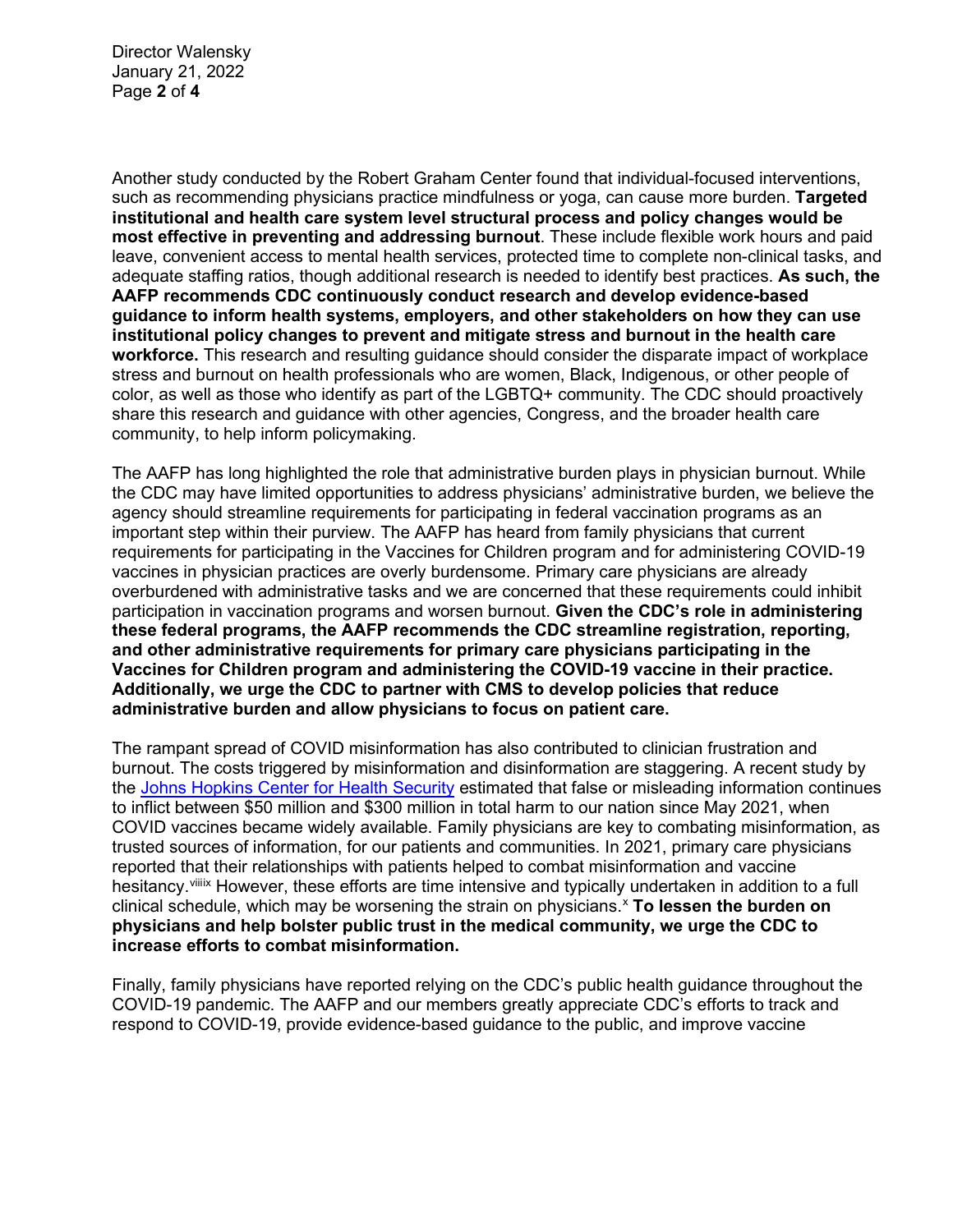Director Walensky January 21, 2022 Page **3** of **4**

confidence. We, along with several of our partners, recently recommended that the Biden administration commit to a long-term, multilayer public health response that emphasizes the importance of vaccination, testing, masking, distancing, and therapeutics in reducing the spread and impact of COVID-19. Our organizations urged the administration to prioritize the mental health and wellbeing of frontline health care workers in the federal COVID-19 response. We also urged CDC to share the evidence supporting any future changes in public health guidance to bolster public confidence in the agency and aid physicians in counseling their patients. The Academy continues to believe that these recommendations will improve the health of our nation and help to support frontline health care workers.

The AAFP appreciates the opportunity to provide comments on this important topic. Should you have any questions, please contact Meredith Yinger, Senior Regulatory Strategist, at myinger@aafp.org.

Sincerely,

Gda D. Stewart, no

Ada D. Stewart, MD, FAAFP Board Chair, American Academy of Family Physicians

The Physicians Foundation. (2021, August 4). *2021 Physician Survey: COVID-19 Impact Edition: A Year Later*. Retrieved January 18, 2022, from https://physiciansfoundation.org/wp-

i content/uploads/2021/08/2021-Survey-Of-Americas-Physicians-Covid-19-Impact-Edition-A-Year-Later.pdf

ii Kane, L. (2021, January 22). 'Death by 1000 CUTS': Medscape National Physician Burnout and Suicide Report 2021. Retrieved March 05, 2021, from https://www.medscape.com/slideshow/2021-lifestyle-burnout-6013456?faf=1#28

iii Kalmoe MC, Chapman MB, Gold JA, Giedinhagen AM. Physician Suicide: A Call to Action. Missouri Medicine. May 2019. Available at: https://www.ncbi.nlm.nih.gov/pmc/articles/PMC6690303/

iv *Medscape National Physician Burnout & Depression Report 2018*. (n.d.). Retrieved January 14, 2022, from https://www.medscape.com/slideshow/2018-lifestyle-burnout-depression-6009235

<sup>v</sup> *Medscape National Physician Burnout & Depression Report 2018*. (n.d.). Retrieved January 14, 2022, from https://www.medscape.com/slideshow/2018-lifestyle-burnout-depression-6009235